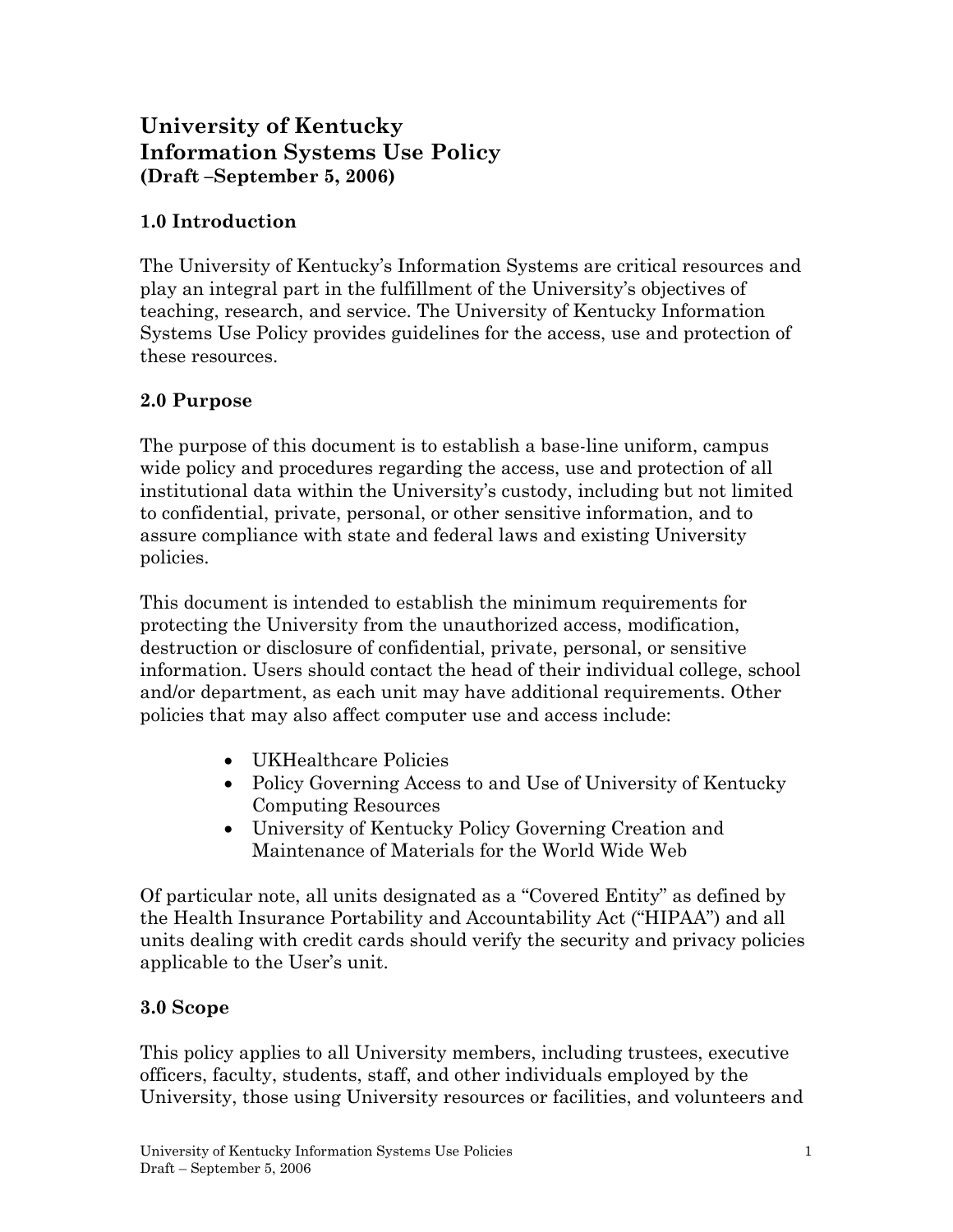representatives acting as agents of the University (collectively "University Members").

# **4.0 Definitions**

**"Information Systems"** includes, but is not limited to, desktop computers, laptop computers, terminals, servers, printers, networks, data, modem banks, online and off-line storage media, wireless hand-held devices, cell phones, access card systems, computer integrated telephony, other technology hardware, databases, data repositories, metadirectories, and related equipment.

**"Institutional Data"** refers to two general categories of data, public and sensitive information.

- "Public Information" is information that can be freely given to anyone.
- "Sensitive Information" is all other information which is confidential, private, personal, or otherwise sensitive in nature. Sensitive Information includes the following:
	- o Personally Identifiable Information (PII) includes an individual's social security number, driver's license or state ID number, financial account numbers with the associated PIN, DNA or any biometric identifier (e.g., a fingerprint, voice print, retina or iris image, or any other unique physical representation). NOTE, while student identification numbers are not Sensitive Information, student identification numbers must never be used to access student education records covered by FERPA, but must always be used in connection with a photo ID or password.
	- o Legislatively Protected Data is data which is subject to some government regulation or oversight. This includes, but is not limited to, data as defined under:
		- The Family Educational Rights and Privacy Act (FERPA) – student education records
		- The Health Insurance Portability and Accountability Act (HIPAA) – individually identifiable health information
		- The Gramm-Leach-Bliley Act (GLBA) personal financial information
	- o Other Sensitive Data is data where the unauthorized disclosure could lead to a business, financial and or reputational loss. Examples include all types of intellectual property, research results, potential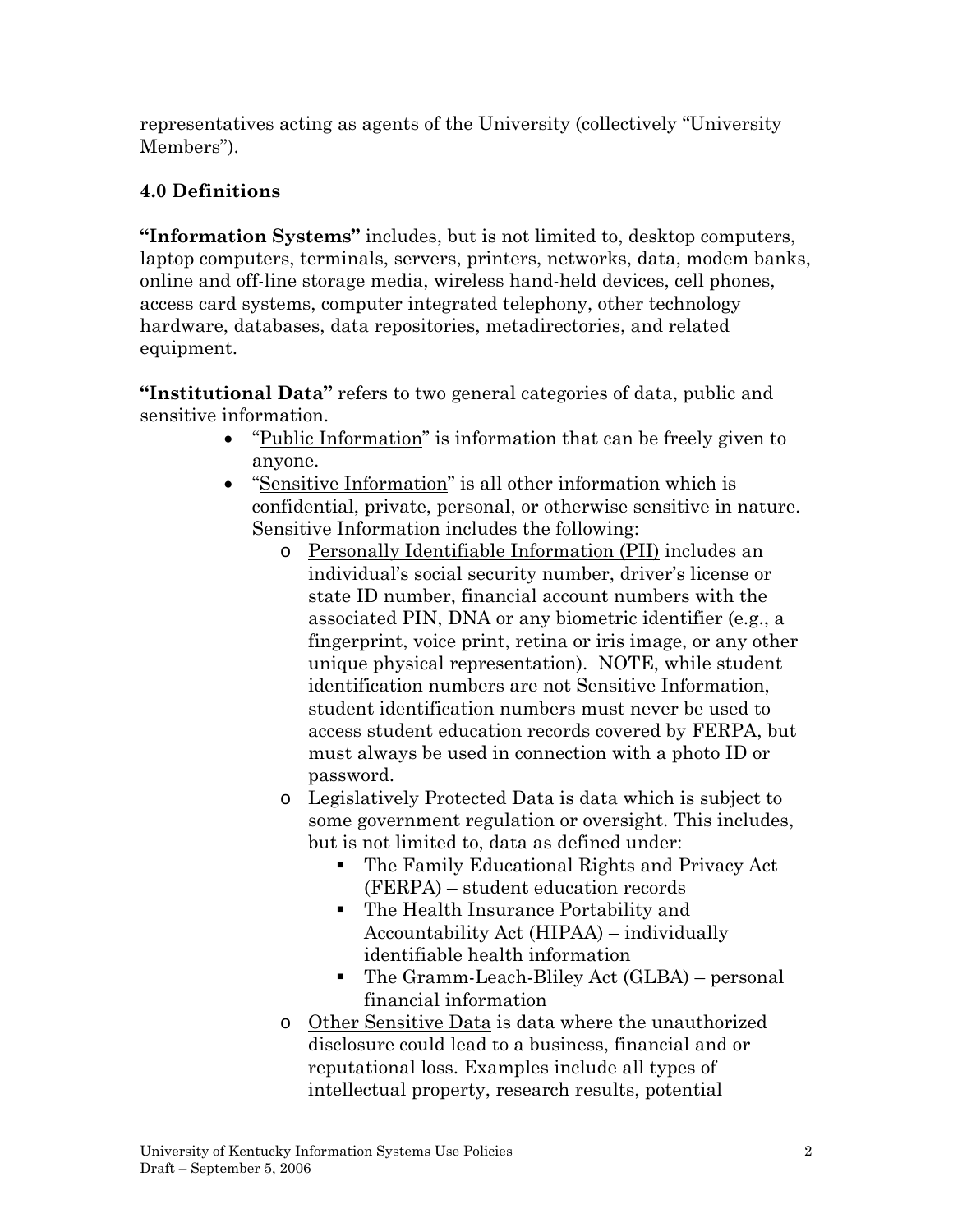development programs, or information protected by a confidentiality agreement.

**"Outside Information Systems"** includes privately owned Information Systems, which may or may not be managed or maintained by the University (e.g., privately owned desktop or laptop computers).

**"Unit"** means the functional unit to which an individual is or was assigned or reports. Examples of units include departments, centers, colleges, academic units or administrative units.

**"User"** includes any person, whether authorized or not, who makes any use of any Information Systems from any location.

# **5.0 Compliance**

<u>.</u>

To ensure compliance with this Policy and the protection of Institutional Data, the University may access, temporarily suspend, block, or restrict access to its Information Systems when it reasonably appears necessary to do so in order to protect the integrity, security, or functionality of Institutional Data or the Information Systems or to protect the University from liability.

# **6.0 Reporting Violations**

All Covered Entities shall report violations in accordance with Health Care Policies. All other alleged violations of the Policies (including but not limited to any unauthorized release, access, use or modifications) shall be reported to the University's Vice President for Information Systems, to the IT administrator responsible for the user's system, and to the Campus or Medical Center IT Security Office for appropriate action.<sup>1</sup> If not already involved, the Vice President of Information Systems shall notify the Office of Legal Counsel and where applicable Human Resources. The Office of Legal Counsel will coordinate any notice appropriate under the circumstances to affected individuals.2 If the breach involves an apparent violation of law, the Vice President shall also report the breach to law enforcement authorities. The University's Chief Information Security Officer shall coordinate with law enforcement authorities to investigate and respond to such alleged violations.

Reported violations of Policies shall be pursued in accordance with the applicable corrective action procedures for the individual(s) involved, as outlined in the Faculty Handbook, Human Resources Policies and Procedures, the Student Code of Conduct, and other applicable policies and

<sup>&</sup>lt;sup>1</sup> Users shall also comply with any additional procedures applicable to the user's unit.<br><sup>2</sup> While users are strongly discouraged from releasing his or her own Sensitive Information

<sup>&</sup>lt;sup>2</sup> While users are strongly discouraged from releasing his or her own Sensitive Information, such a release is not a violation of this policy.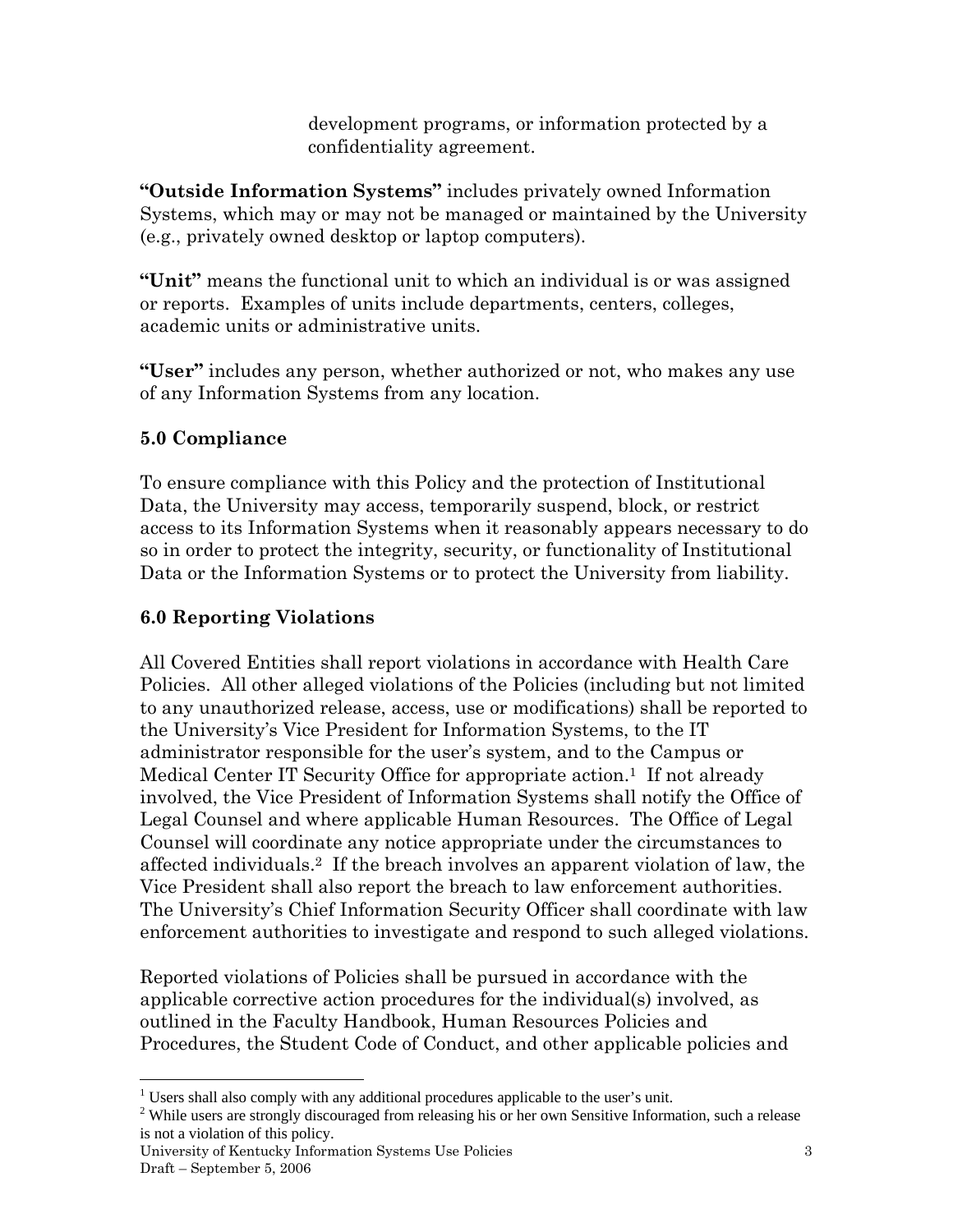procedures. Violations of this Policy may result in the discipline of the University Member up to and including termination of the relationship with the University. Violations, particularly intentional violations, may also result in criminal prosecution.

#### **7.0 User Access to Sensitive Information**

Access to Sensitive Information is granted based on the User's assignment with the University and as determined by the appropriate Administrator or department head, upon consultation with Human Resources, if necessary. Job or assignment functions will determine access to Sensitive Information. Administrators, Department Heads and Human Resources will work to identify:

- Those persons or classes of persons in each department, including faculty, students and staff, who need access to Sensitive Information to carry out their duties;
- The category or categories of Sensitive Information to which physical or computer access is needed;
- Any conditions appropriate to such access, and permissions for copy, removal or transfer for each person or class of persons; and
- The revocation of granted access rights upon change of roles, responsibilities, or termination of employment.

If a User's assignment with the University does not require access to Sensitive Information, then he or she shall not intentionally access such data. If a job or task requires temporary access, the Sensitive Information shall be protected while being used. In no event shall copies of Sensitive Information be maintained beyond the time needed to complete a task or assignment.

When transmitting Sensitive Information in any form (including emails, posting to shared networks, etc.), care should be taken to ensure that the data will only be available to individuals authorized to access it.

#### **8.0 Protecting Institutional Data and Procedures for Protecting Sensitive Information**

All University Members shall ensure that Institutional Data are protected from unauthorized release, access, use or modifications. University Members shall observe the requirements for privacy and confidentiality applicable to Sensitive Information, comply with all established requirements for protection and control, and report violations of this policy as described herein.